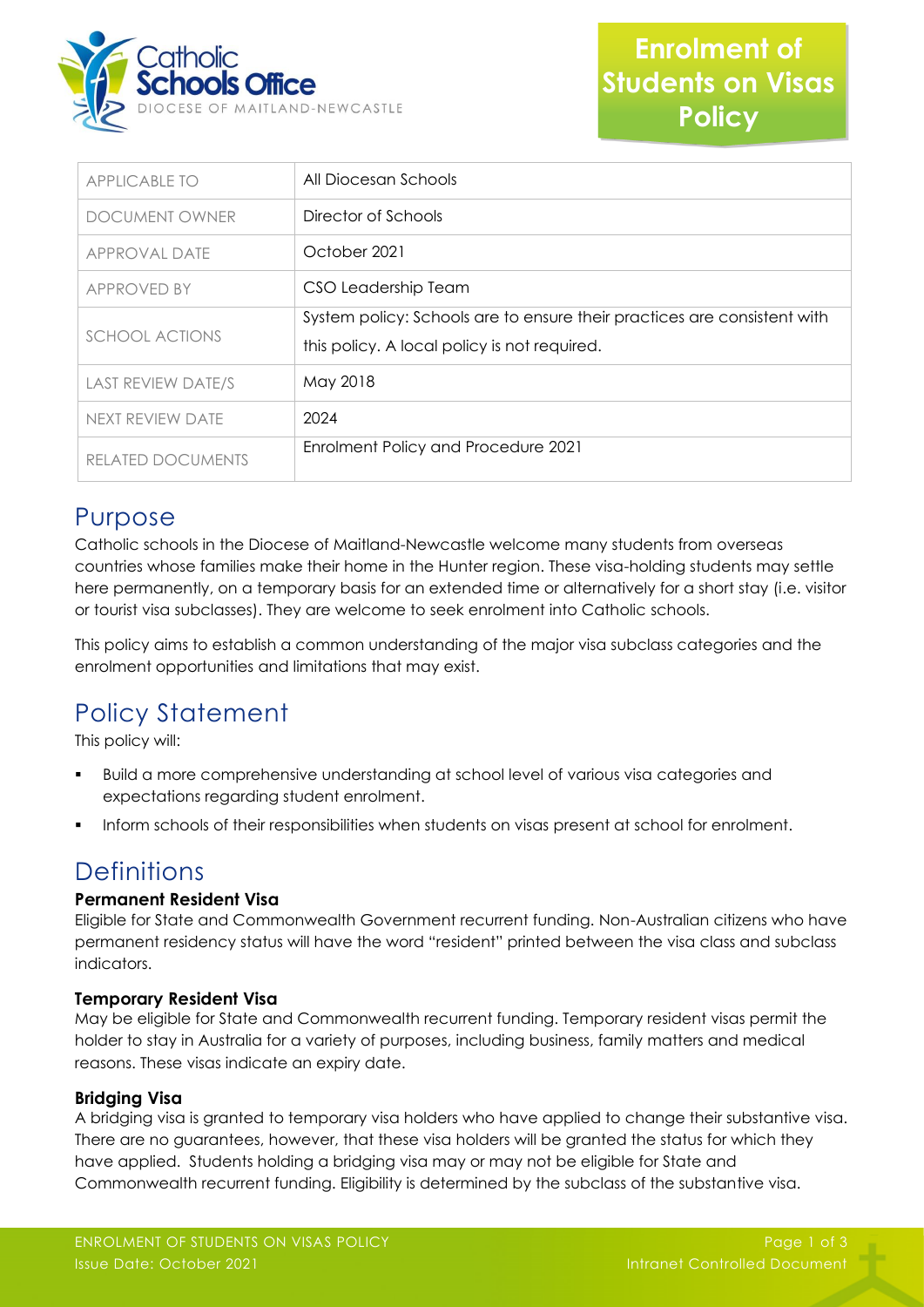#### **Visitor/Tourist Visa**

Not eligible for State and Commonwealth recurrent funding. These visas allow for short stays within Australian schools. Thirteen (13) weeks of education is only available to this visa holder if enrolment is approved. A letter indicating the beginning and end date of enrolment must be provided by the school before entry.

#### **Student (Subclass 500) Visa**

The category 'Overseas Student' pertains only to subclass 500. All other categories are classified as 'students on visas'. Overseas students come to Australia, with or without parents/guardians, to access education. They are not eligible for State or Commonwealth recurrent funding. **Students on a subclass 500 visa are INELIGIBLE for enrolment into schools in the Diocese of Maitland-Newcastle.**

#### **Exchange Students**

Exchange students are school age students participating in a Student Exchange Program registered by the State or Territory authority. They are treated differently to 'Overseas Students'.

### Scope

This policy and the associated procedures documents apply to all schools within the Diocese of Maitland-Newcastle.

Schools are required to seek clarification of enrolment eligibility from the Catholic Schools Office (i.e. the Assistant Director supporting the school) when students present to school holding a visa.

## Guiding Principles

Currently, all visa subclass categories but one may lead to successful enrolment into a diocesan school (overseas students on a student visa subclass 500 who come to Australia to access the education systems are, at this point in time, ineligible for enrolment).

The most common categories are:

- Bridging (a transitional visa when the substantive visa has expired and another has been applied for but not received or approved)
- Permanent resident
- Business/investor/executive
- Spouse/marriage/emergency
- Work/occupation/humanitarian/refugee
- Student (primarily to access education ineligible for systemic schools)
- Visitor/Tourist
- Temporary protection
- Other visas of a specific nature

The majority of these permanent or temporary categories will allow students access to education in diocesan schools with local fees payable only.

Some temporary visas (e.g. visitor/tourist) allow for education for a limited period of time – 13 weeks; while others allow for a longer period of between 3 to 5 years.

### **Responsibilities**

#### **Principal**

The Principal is responsible for:

• Seeking advice and approval from the Director's Unit at the Catholic Schools Office before offering enrolment to families of students with a visa.